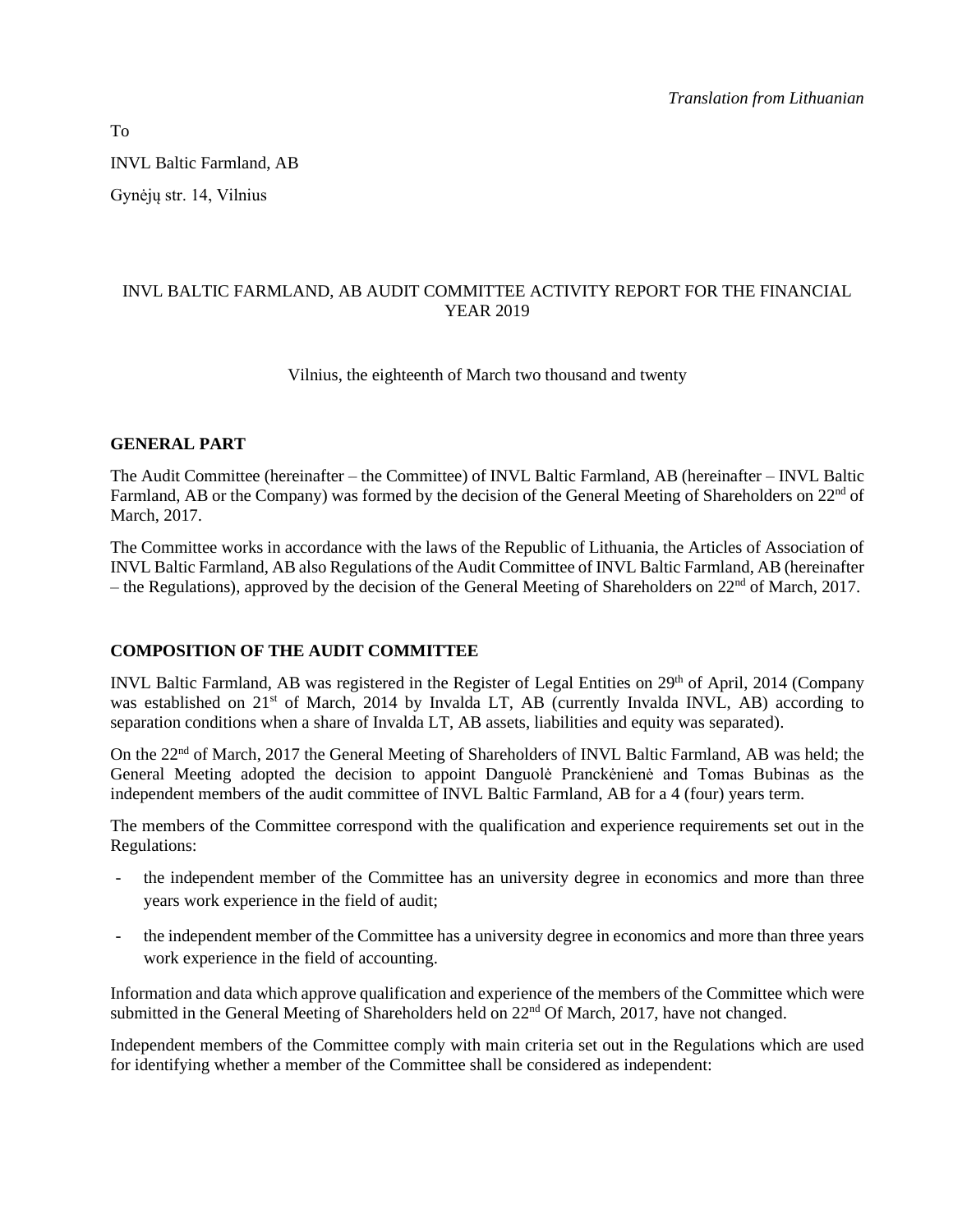- 1. he/she is not and has not been for the last five years a manager of the Company or the associated companies (as they are defined in clause 24 of Description on requirements for audit committee (hereinafter – Description) approved by the board of Bank of Lithuania in 2017 January 24 Resolution No. 03-14);
- 2. he/she is not and has not been for the last five years an employee of the Company or the associated companies;
- 3. he/she is not receiving and has not been receiving significant, compared to the revenue received by the member of the Committee, additional remuneration from the Company or the associated companies other than remuneration of a member of the Committee and/or member of the supervisory body;
- 4. he/she is not a controlling shareholder and is not a representative of such shareholder;
- 5. he/she does not have and has not had any material business relations with the Company or associated company within the past year directly or as a partner, shareholder or a member, managing employee of the subject having such relationships (a subject is considered to have business relations when it is a major supplier or service provider (including financial, legal, advisory and consulting services), major client or organisation receiving significant part of the income from the Company or its group);
- 6. he/she is not and has not been for the last three years a partner or employee of the current or former external audit company of the Company or the associated companies;
- 7. he/she has not been in the position of a member of the Committee of the Company for over than 12 years;
- 8. he/she is not a close relative to the manager of the Company or to any person specified in paragraphs 1 7 above (a spouse (partner), children (adopted children), parents (adoptive parents), brothers (stepbrothers) and sisters (stepsisters) are considered to be close relatives).

## **FUNCTIONS AND PROCEDURE OF WORK OF THE AUDIT COMMITTEE**

The main functions of the Committee:

- 1. to inform the Manager of the Company about the results of the audit of financial statements and explain how this audit has contributed to the credibility of financial statements and what role has been performed therein by the Committee;
- 2. to monitor the financial reporting process and submit recommendations regarding ensuring of the credibility thereof;
- 3. to monitor the effectiveness of the Company's internal quality control and risk management systems affecting the financial statements of the Company and internal audit, without prejudice to the independence of the internal audit;
- 4. to monitor the audit of annual financial statements and consolidated financial statements with a particular focus on its performance, having regard to the deficiencies of the audit of financial statements identified during the inspection of the Company and to the drawn conclusions;
- 5. to review and monitor the independence of auditors and audit companies seeking to avoid conflict of interests;
- 6. to bear responsibility for the carrying out of the procedure of selection of the auditor or the audit company and the submission of a recommendation for the appointment of the auditor or the audit company;
- 7. to submit recommendations to the General Meeting of Shareholders of the Company related to selection, appointment, repeated appointment and revocation of external audit company and terms of agreement with external audit company;
- 8. to monitor and evaluate whether process of the financial statements audit is effective.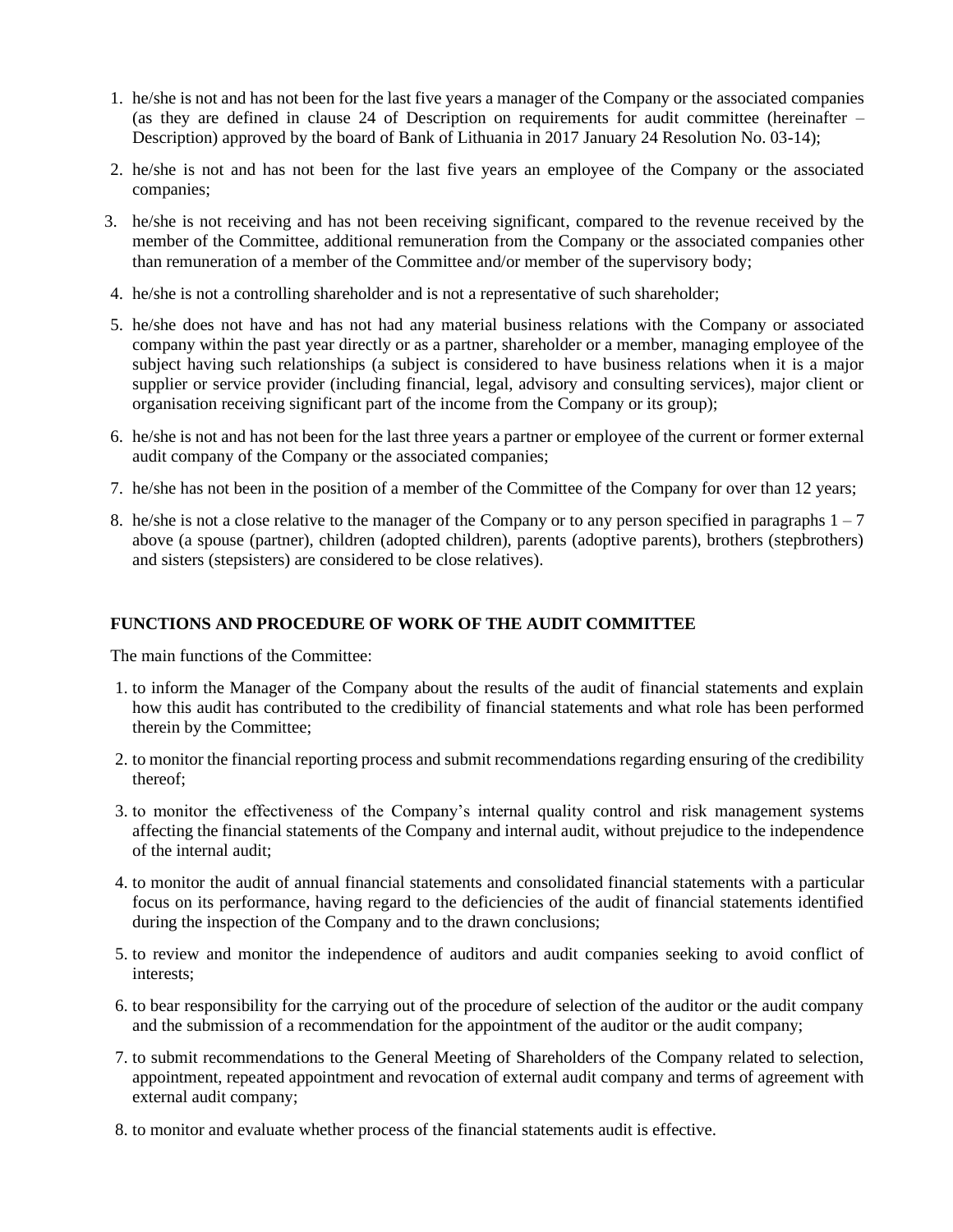The work of the Committee is organized considering the specifics of the activity of the Company external factors, changes in legal environment.

The right of initiative of convoking the meetings of the Committee is held by both members of the Committee. Usually the time of the meetings is combined with discussion of preparation process of financial and audit (including intermediate financial statements) statements.

During the reporting period the Committee discussed all questions collegially.

The Board members of the Company have worked closely with the members of the Committee, duly presented them with the activity of the Company, provided with detailed information regarding the specific peculiarities of accounting, finance and activity of the Company, informed about methods of settlement for important and unusual transactions when the settlement may be included in accounting in several different ways, provided with other information which is necessary to carry out the functions of the Committee properly.

The Committee has received information regarding all questions of the external audit from the management of the Company on time.

## **THE ACTIVITY OF THE AUDIT COMMITTEE IN FINANCIAL YEAR 2019**

#### **Observation of the financial statements' preparation process.**

Without prejudice to the responsibility and rights of the administration, the Board members and also the external audit company, the Committee *inter alia* has observed the financial statements' preparation process (including intermediate) of the Company.

The members of the Committee were informed about any possible non-compliance with the accounting policies or problems of disclosure, a regular two-way dialogue between the members of the Committee and persons, responsible for preparing of financial statements, took place, information regarding work of independent audit was received.

The Company pays enough attention and resources to ensure timely implementation of all legislative changes regulating the preparation of financial statements.

The members of the Committee, after familiarizing with the audited set of annual financial statements of the year 2019 and hearing from person authorized under the agreement to manage accounting of the Company about the preparation process of the above mentioned statements and problems related with it, have recommended to the Board of the Company to submit audited set of annual financial statements of the year 2019 and consolidated financial statement to the General Meeting of Shareholders of INVL Baltic Management, AB, which will be held on 23rd of March, 2020.

## **Observation of the efficiency of internal control and risk management systems and assessment of the need of internal audit function.**

Without prejudice to the responsibility and rights of the administration, the Board members and also the external audit company, the Committee has observed the effectiveness of internal control and risk management systems and has assessed the need of internal audit function in the Company.

There was no internal audit function in 2019. Evaluating the operations size and the complexity of the Company, the Committee does not recommend establishing internal audit function.

#### **Observation of the process of external audit.**

Without prejudice to the responsibility and rights of the administration, the Board members and also the external audit company, the Committee *inter alia* has observed the process of external audit.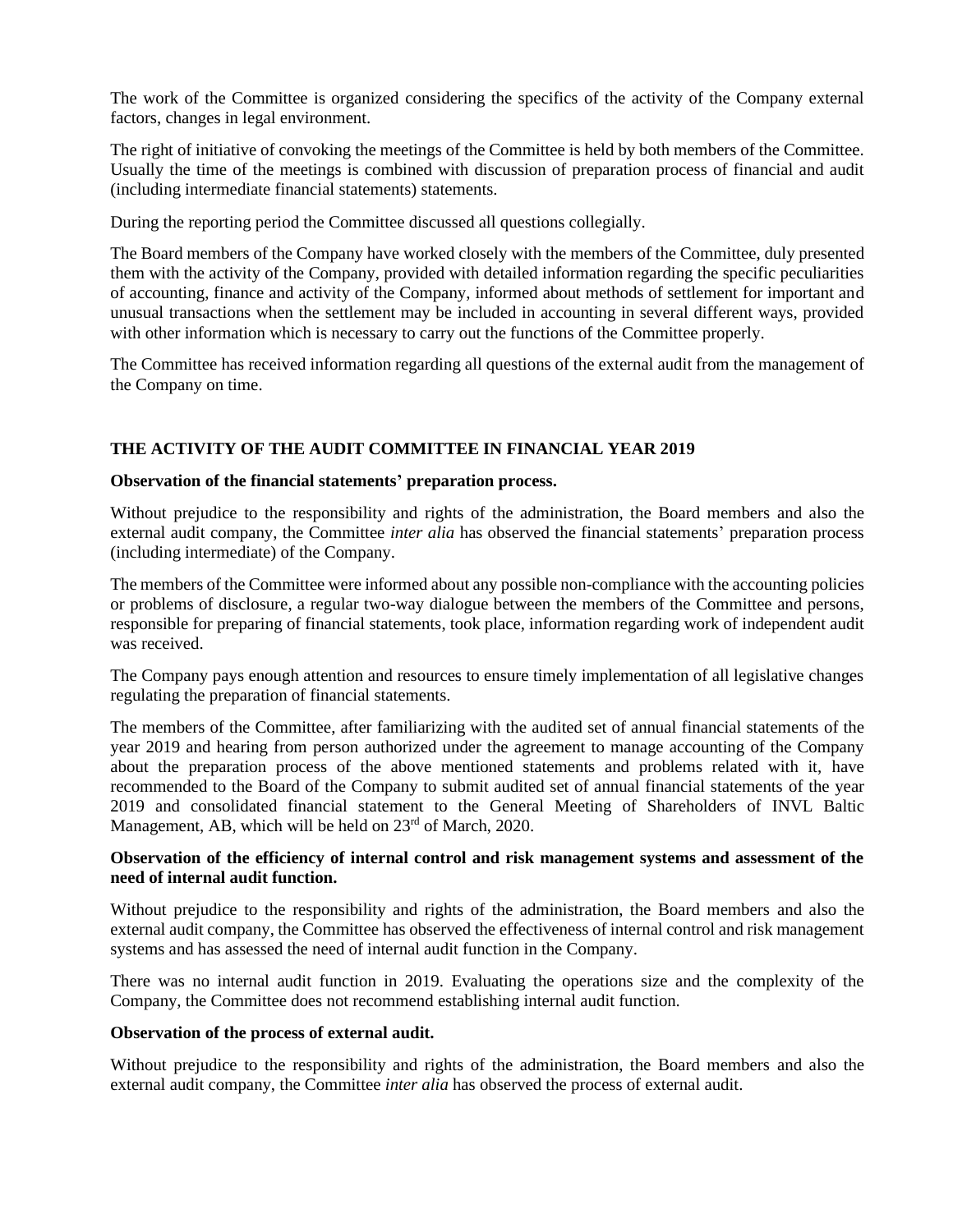Management of the Company as well as Audit Company provided the members of the Committee with information about the process of external audit of financial statements of year 2019 of the Company.

The main questions discussed with auditors of the audit for 2019: (i) estimating the fair value of the investment properties of the Group, (ii) disclosure and applying of provisions of IFRS 16 *Leases*in the financial statements.

## **Independence and objectivity of external auditor and Audit Company.**

The Committee has reviewed and observed the independence of external auditor and Audit Company first of all in the point of view of provision of additional services to the audited subject.

On  $28<sup>th</sup>$  of February 2020 the Committee analysed received statements that Audit Company PricewaterhouseCoopers, UAB did not perform any other services rather than the audit services to INVL Baltic Farmland, AB during the process of external audit of financial statements of year 2019 of the Company. The members of the Committee confirm that:

a) PricewaterhouseCoopers, UAB did not perform any other services rather than the audit services to the Company for the year 2019;

b) Rimvydas Jogėla and (or) Audit Company – PricewaterhouseCoopers, UAB are not directly or indirectly related to the Company and there are no grounds which could harm the independence of the auditor and (or) the audit company.

c) Rimvydas Jogėla is considered to be independent from the Company since:

- he is not linked by family relations with the Company's and/or its significant subsidiaries' participants, managers, chief accountant (accountant) or any other employee of the Company or its significant subsidiaries that may have a direct and significant influence on the preparation of financial statements, executives of the Company or its significant subsidiaries;
- he is not linked by close relations with the Company's and/or its significant subsidiaries' participants, in accordance with the criteria set out in the audit firm's quality control policies and procedures, having a material impact on the Company or its significant subsidiaries, managers, chief accountants (accountant) or any other employee of the Company or its significant subsidiaries that may have a direct and significant influence on the preparation of financial statements, executives of the Company or its significant subsidiaries;
- he is not an employee of the Company or its significant subsidiaries and during the period covered by the audited financial statements has not been an employee of the Company or its significant subsidiaries that may have a direct and significant influence on the preparation of financial statements;
- he is not a participant of the Company or its significant subsidiaries and during the period covered by the audited financial statements has not been a participant of the Company or its significant subsidiaries;
- he or persons who may have a direct or indirect impact on the results of financial statements do not have financial instruments of the Company, except for interests indirectly held under diversified collective investment schemes;
- he or persons who may have a direct or indirect impact on the results of financial statements do not have financial instruments of any entity associated with the Company, which ownership may cause a conflict of interests or is usually expected to cause it, except for interests indirectly held under diversified collective investment schemes;
- other than grounds specified above does not have and does not receive material and direct benefit of any financial instruments issued, guaranteed or otherwise supported by the Company, except for interests indirectly held under diversified collective investment schemes, including managed funds, and does not participate in any transaction on any financial instrument;